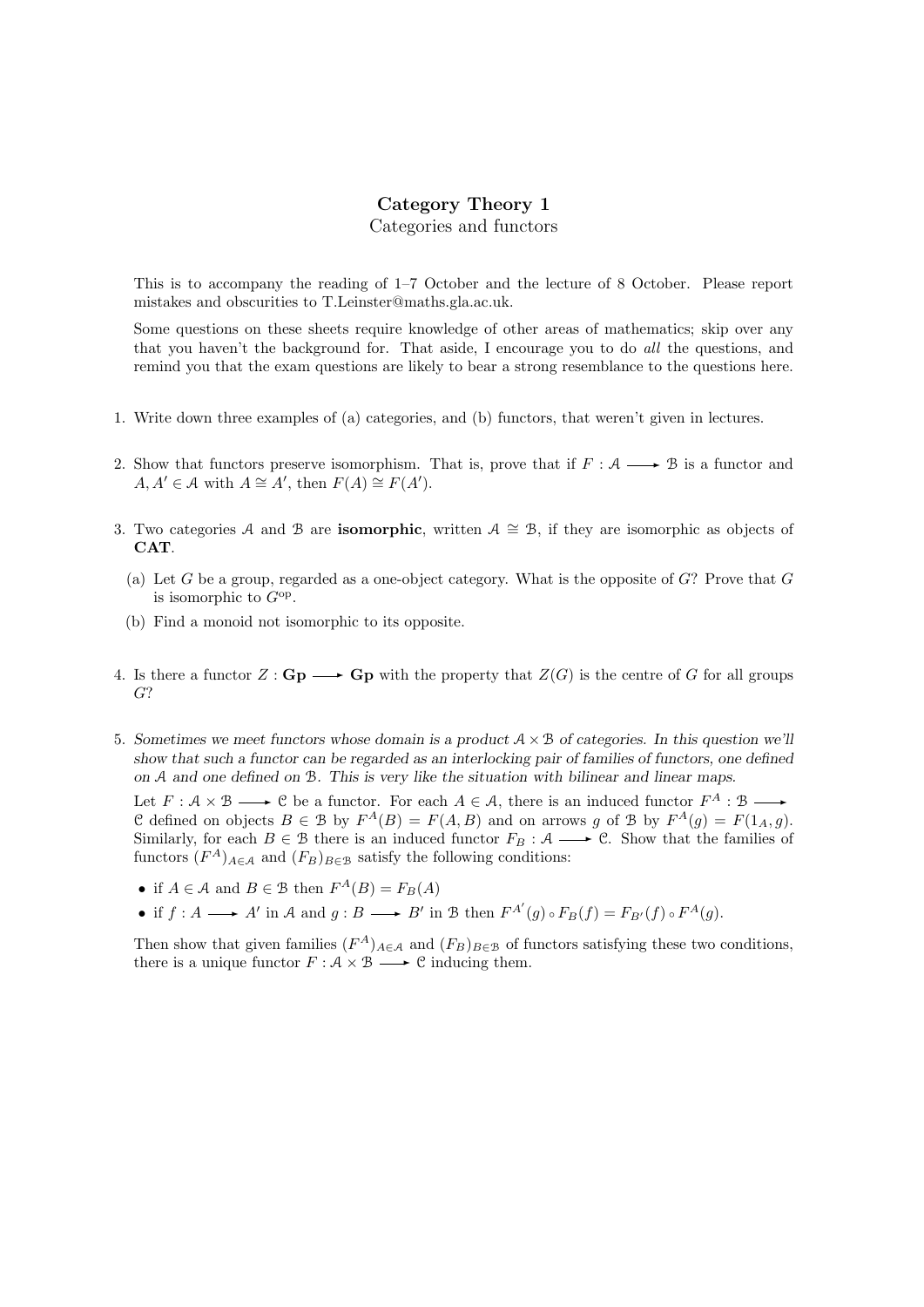# Category Theory 2 Natural transformations and equivalence

This is to accompany the reading of 11–17 October. Please report mistakes and obscurities to T.Leinster@maths.gla.ac.uk.

Some questions on these sheets require knowledge of other areas of mathematics; skip over any that you haven't the background for. That aside, I encourage you to do all the questions, and remind you that the exam questions are likely to bear a strong resemblance to the questions here.

- 1. Write down three examples of natural transformations that aren't in the notes.
- 2. Prove that a natural transformation is a natural isomorphism if and only if each of its components is an isomorphism (Lemma 1.3.6).
- 3. Linear algebra can be done equivalently with matrices or with linear maps. . .

Fix a field k. Let **Mat** be the category whose objects are the natural numbers and with

 $\textbf{Mat}(m, n) = \{n \times m \text{ matrices over } k\}.$ 

Prove that Mat is equivalent to FDVect, the category of finite-dimensional vector spaces over k. Does your equivalence involve a *canonical* functor from **Mat** to **FDVect**, or from **FDVect** to Mat?

(Hints: (i) Part of the exercise is to work out what composition in the category Mat is supposed to be; there's only one sensible possibility. (ii) It's easier if you use 1.3.12. (iii) The word 'canonical' means something like 'God-given' or 'definable without making any arbitrary choices'.)

4. Let G be a group. For any  $q \in G$  there is a unique homomorphism  $\phi : \mathbb{Z} \longrightarrow G$  satisfying  $\phi(1) = q$ , so elements of G are essentially the same as homomorphisms  $\mathbb{Z} \longrightarrow G$ . These in turn are the same as functors  $\mathbb{Z} \longrightarrow G$ , where groups are regarded as one-object categories. Natural isomorphism therefore defines an equivalence relation on the elements of G. What is this equivalence relation, in group-theoretic terms?

(First have a guess. For a general group  $G$ , what equivalence relations on  $G$  can you think of?)

5. A permutation on a set X is a bijection  $X \longrightarrow X$ . Let  $Sym(X)$  be the set of permutations on X. A total order on a set X is an order  $\leq$  such that for all  $x, y \in X$ , either  $x \leq y$  or  $y \leq x$ ; so a total order on a finite set amounts to a way of placing its elements in sequence. Let  $\text{Ord}(X)$  be the set of total orders on X.

Let  $\beta$  be the category of finite sets and bijections.

- (a) Give a definition of Sym on morphisms of B so that Sym becomes a functor  $\beta \longrightarrow$  Set. Do the same for Ord. Both your definitions should be canonical (no arbitrary choices).
- (b) Show that there is no natural transformation  $Sym \longrightarrow Ord$ . (Hint: consider the identity permutation.)
- (c) If X is an *n*-element set, how many elements do the sets  $Sym(X)$  and  $Ord(X)$  have?

Conclude that  $\mathbf{Sym}(X) \cong \mathbf{Ord}(X)$  for all  $X \in \mathcal{B}$ , but not naturally in X.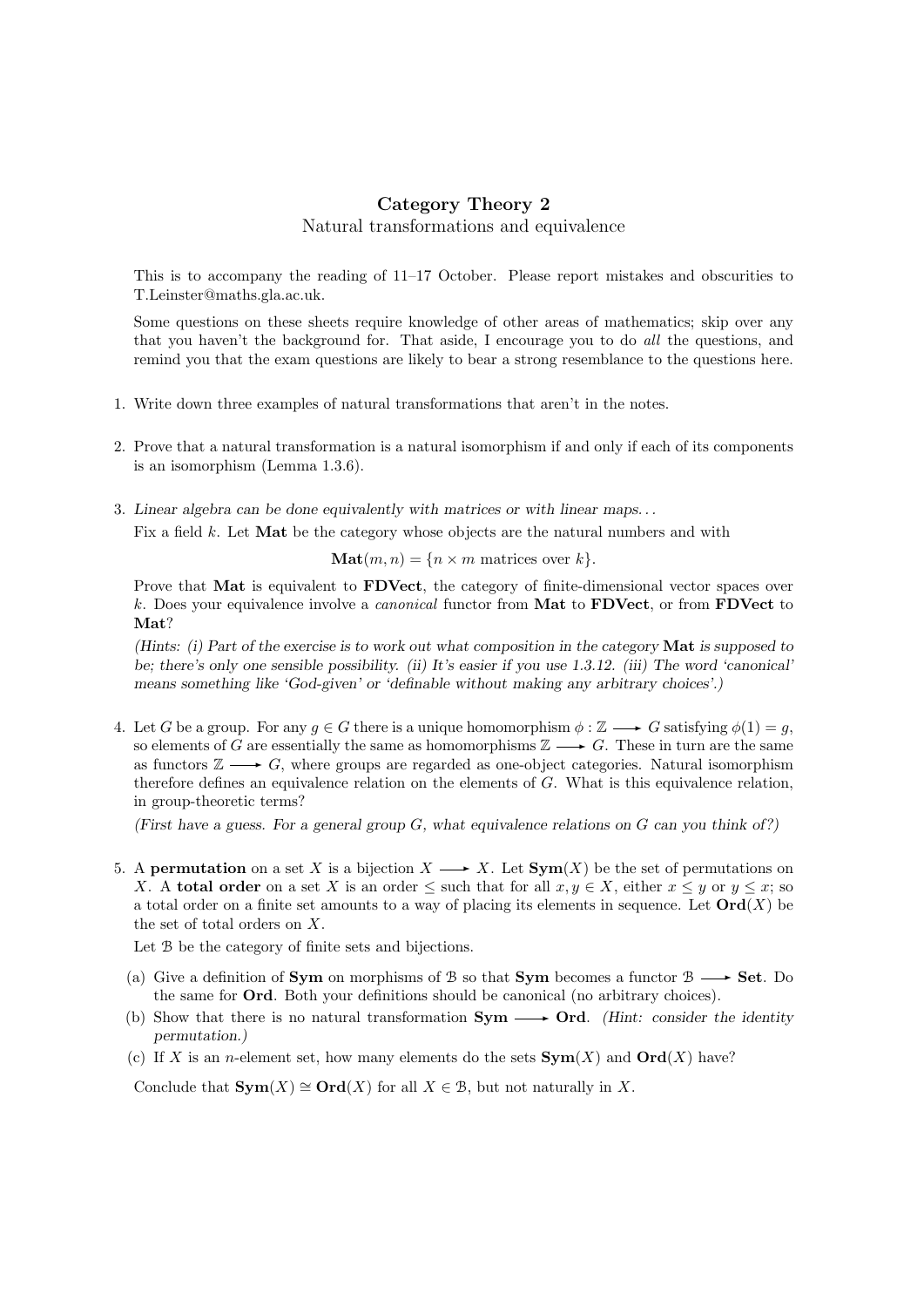# Category Theory 3 Adjoints

This is to accompany the reading of 17–24 October. Please report mistakes and obscurities to T.Leinster@maths.gla.ac.uk.

Some questions on these sheets require knowledge of other areas of mathematics; skip any that you haven't the background for. That aside, I encourage you to do all the questions, and remind you that the exam questions are likely to bear a strong resemblance to the questions here.

- 1. Write down two examples of (a) adjunctions, (b) initial objects, and (c) terminal objects, that aren't in the notes.
- 2. What can you say about adjunctions between discrete categories?
- 3. What is an **adjunction**? Show that left adjoints preserve initial objects, that is, if A  $F_{\perp}$ ✛⊥ G B and

I is an initial object of A, then  $F(I)$  is an initial object of B. Dually, show that right adjoints preserve terminal objects.

(Later we'll see this as part of a bigger picture: right adjoints preserve limits and left adjoints preserve colimits.)

4.(a) Let A  $F_{\perp}$  $\perp$  B be an adjunction. Define the **unit**  $\eta$  and **counit**  $\varepsilon$  of the adjunction. Prove the triangle identities,  $(\varepsilon F) \circ (F \eta) = 1_F$  and  $(G \varepsilon) \circ (\eta G) = 1_G$ .

- (b) Prove that given functors  $A \xrightarrow{F}$  $\overrightarrow{G}$  B and natural transformations  $\eta: 1 \longrightarrow GF, \varepsilon: FG \longrightarrow$ 1 satisfying the triangle identities, there is a unique adjunction between F and G with  $\eta$  as its unit and  $\varepsilon$  as its counit.
- 5. Let A  $F_{\perp}$ ✛⊥ G B be an adjunction with unit  $\eta$  and counit  $\varepsilon$ . Let  $\text{Fix}(GF)$  be the full subcategory

of A whose objects are those  $A \in \mathcal{A}$  for which  $\eta_A$  is an isomorphism, and dually  $\text{Fix}(FG) \subseteq \mathcal{B}$ . Prove that the adjunction  $(F, G, \eta, \varepsilon)$  restricts to an equivalence  $(F', G', \eta', \varepsilon')$  between  $\text{Fix}(GF)$ and  $\text{Fix}(FG)$ .

In this way, any adjunction restricts to an equivalence between full subcategories. Take some examples of adjunctions and work out what this equivalence is.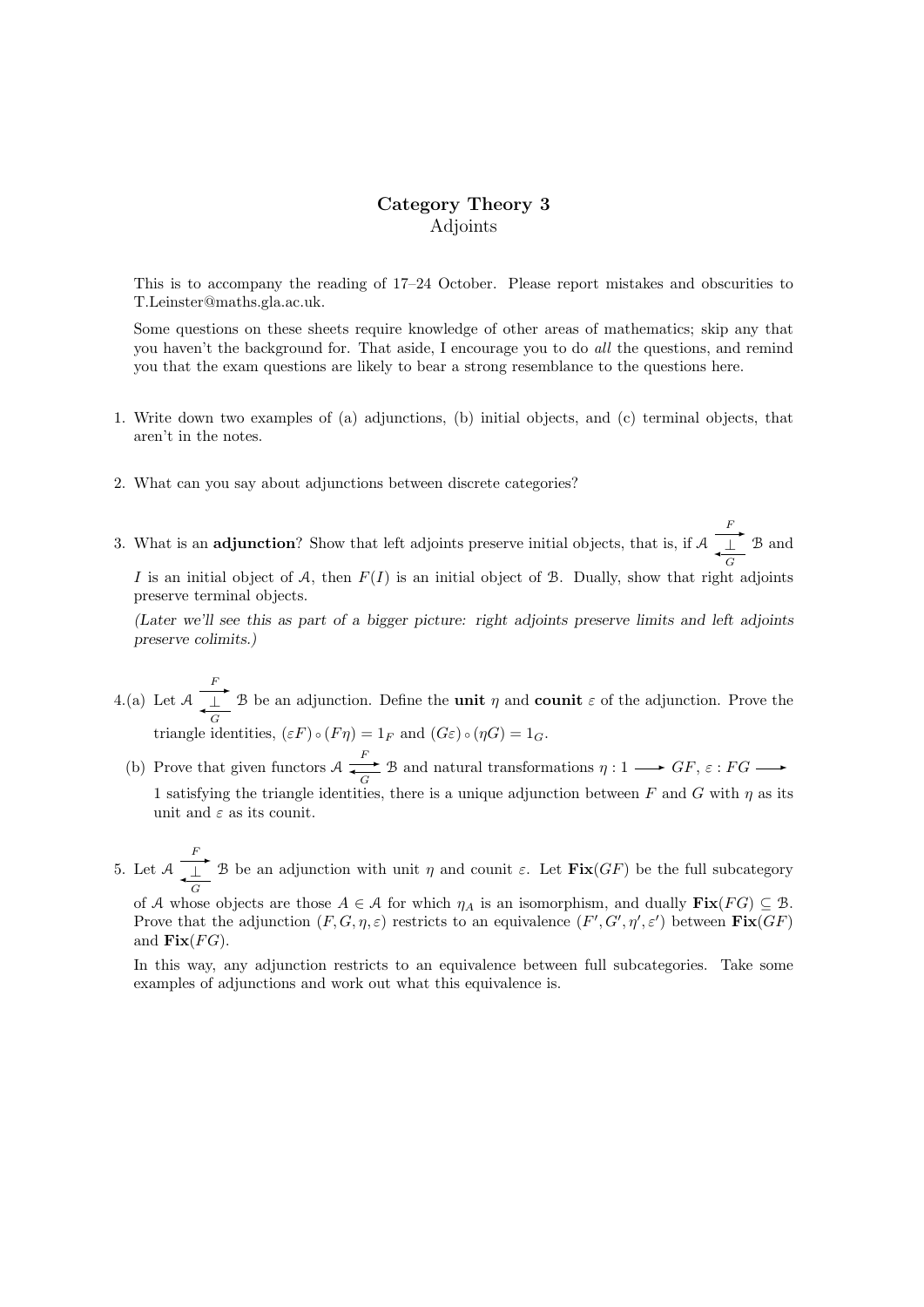## Category Theory 4 Adjoints and sets

This is to accompany the reading of 24–31 October. Please report mistakes and obscurities to T.Leinster@maths.gla.ac.uk.

Some questions on these sheets require knowledge of other areas of mathematics; skip any that you haven't the background for. That aside, I encourage you to do all the questions, and remind you that the exam questions are likely to bear a strong resemblance to the questions here.

- 1. Let  $G : \mathcal{B} \longrightarrow \mathcal{A}$  be a functor.
	- (a) For  $A \in \mathcal{A}$ , define the comma category  $(A \Rightarrow G)$ .
	- (b) Suppose that G has a left adjoint F, and let  $\eta$  be the unit of the adjunction. Show that  $\eta_A$  is an initial object of  $(A \Rightarrow G)$ , for each  $A \in \mathcal{A}$ .
	- (c) Conversely, suppose that for each  $A \in \mathcal{A}$ , the category  $(A \Rightarrow G)$  has an initial object. Show that G has a left adjoint.
- 2. State the dual of Corollary 2.3.6. What would you do if someone asked you to prove your dual statement? (Duality is discussed in Remark 2.1.7.)
- 3. The **diagonal functor**  $\Delta$ : **Set** → **Set**<sup>2</sup> is defined by  $\Delta(A) = (A, A)$  for all sets A. Exhibit left and right adjoints to  $\Delta$ .
- 4. Let  $O:$  Cat  $\longrightarrow$  Set be the functor sending a small category to its set of objects. Exhibit a chain of adjoints

 $C + D + O + I$ .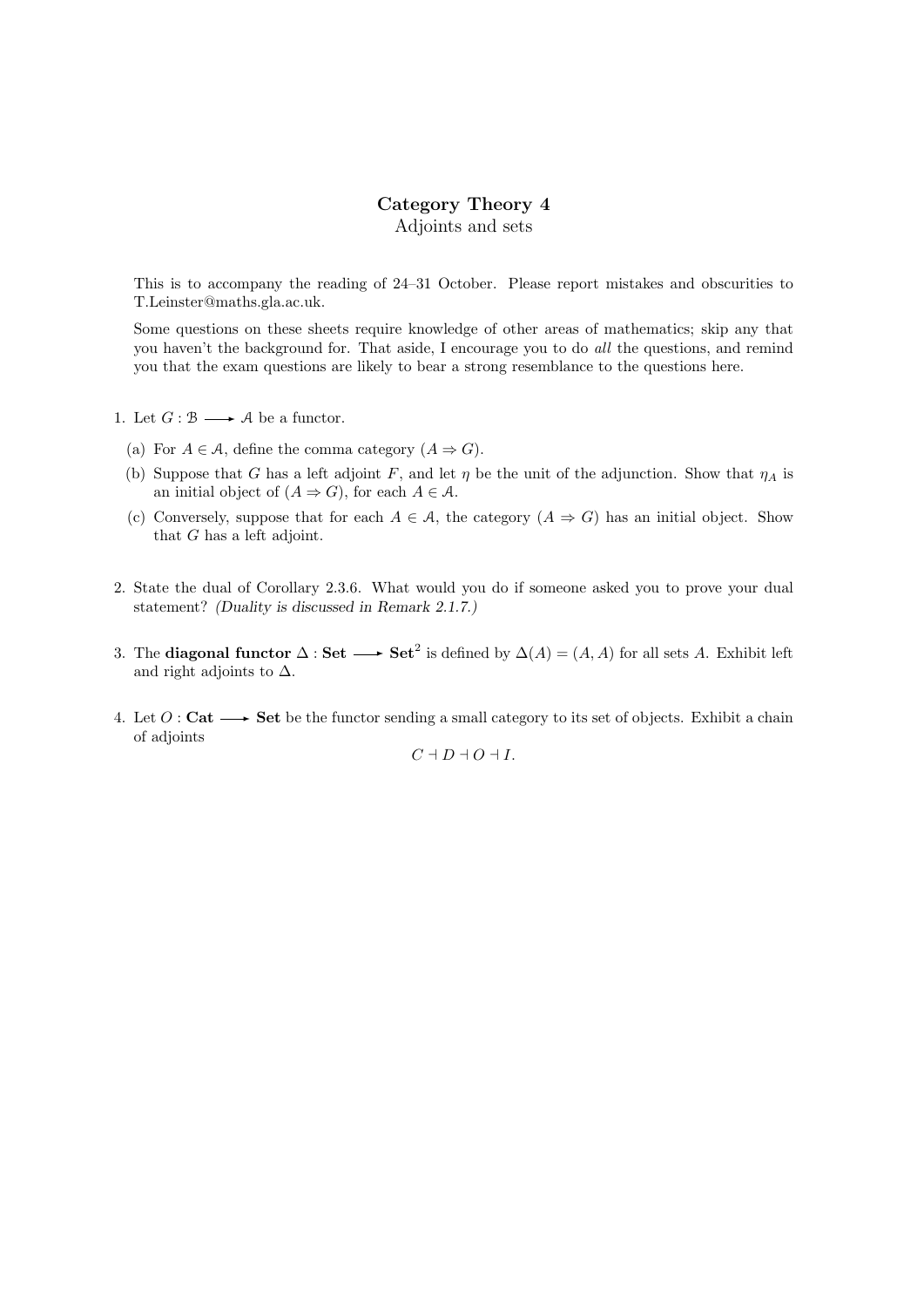## Category Theory 5 Representables

This is to accompany the reading of 31 October–7 November. Please report mistakes and obscurities to T.Leinster@maths.gla.ac.uk.

Some questions on these sheets require knowledge of other areas of mathematics; skip any that you haven't the background for. That aside, I encourage you to do *all* the questions, and remind you that the exam questions are likely to bear a strong resemblance to the questions here.

- 1. Let  $A$  be a locally small category. What does it mean for a presheaf  $X$  on  $A$  to be **representable**? What is a representation of  $X$ ?
- 2. Write down five examples of representable functors. (It's possible to answer this with almost no inventiveness at all: just look at the definition of representability.)
- 3. Let A be a locally small category and  $A, B \in \mathcal{A}$ . Show that if  $H_A \cong H_B$  then  $A \cong B$ .
- 4. One way to understand the Yoneda Lemma is to think about special cases. Here we think about one-object categories.

Let  $M$  be a monoid. The underlying set of  $M$  can be given a right  $M$ -action by multiplication:  $x \cdot m = xm$  for all  $x, m \in M$ . This M-set is called the **right regular representation** of M. I will write it as M.

- (a) When M is regarded as a one-object category, functors  $M^{\rm op} \longrightarrow$  Set correspond to right M-sets. Show that the M-set corresponding to the unique representable functor  $M^{\rm op} \longrightarrow$  Set is the right regular representation.
- (b) Now let X be any right M-set. Show that for each  $x \in X$ , there is a unique map  $\alpha : M \longrightarrow X$ of right M-sets such that  $\alpha(1) = x$ . (See 1.3.3(b) for the definition of a map of M-sets; those are left M-sets but you can dualize.) Deduce that there is a bijection between {maps  $M \longrightarrow$ X of right  $M$ -sets} and  $X$ .
- (c) Deduce the Yoneda Lemma for one-object categories.
- 5. Here we consider natural transformations between functors whose domain is a product category  $A \times B$ . Your task is to show that naturality in two variables simultaneously is equivalent to naturality in each variable separately.

Take functors  $F, G: \mathcal{A} \times \mathcal{B} \longrightarrow \mathcal{C}$ . For each  $A \in \mathcal{A}$  there are functors  $F^A, G^A: \mathcal{B} \longrightarrow \mathcal{C}$ , as in Sheet 1, q.5; similarly, for each  $B \in \mathcal{B}$ , there are functors  $F_B, G_B : \mathcal{A} \longrightarrow \mathcal{C}$ .

Let  $(\alpha_{A,B} : F(A,B) \longrightarrow G(A,B))_{A \in A, B \in \mathcal{B}}$  be any family of maps. Show that this family is a natural transformation  $F \longrightarrow G$  if and only if

- for each  $A \in \mathcal{A}$ , the family  $(\alpha_{A,B} : F^A(B) \longrightarrow G^A(B))_{B \in \mathcal{B}}$  is a natural transformation  $F^A \longrightarrow G^A$ , and
- for each  $B \in \mathcal{B}$ , the family  $(\alpha_{A,B} : F_B(A) \longrightarrow G_B(A))_{A \in \mathcal{A}}$  is a natural transformation  $F_B \longrightarrow G_B.$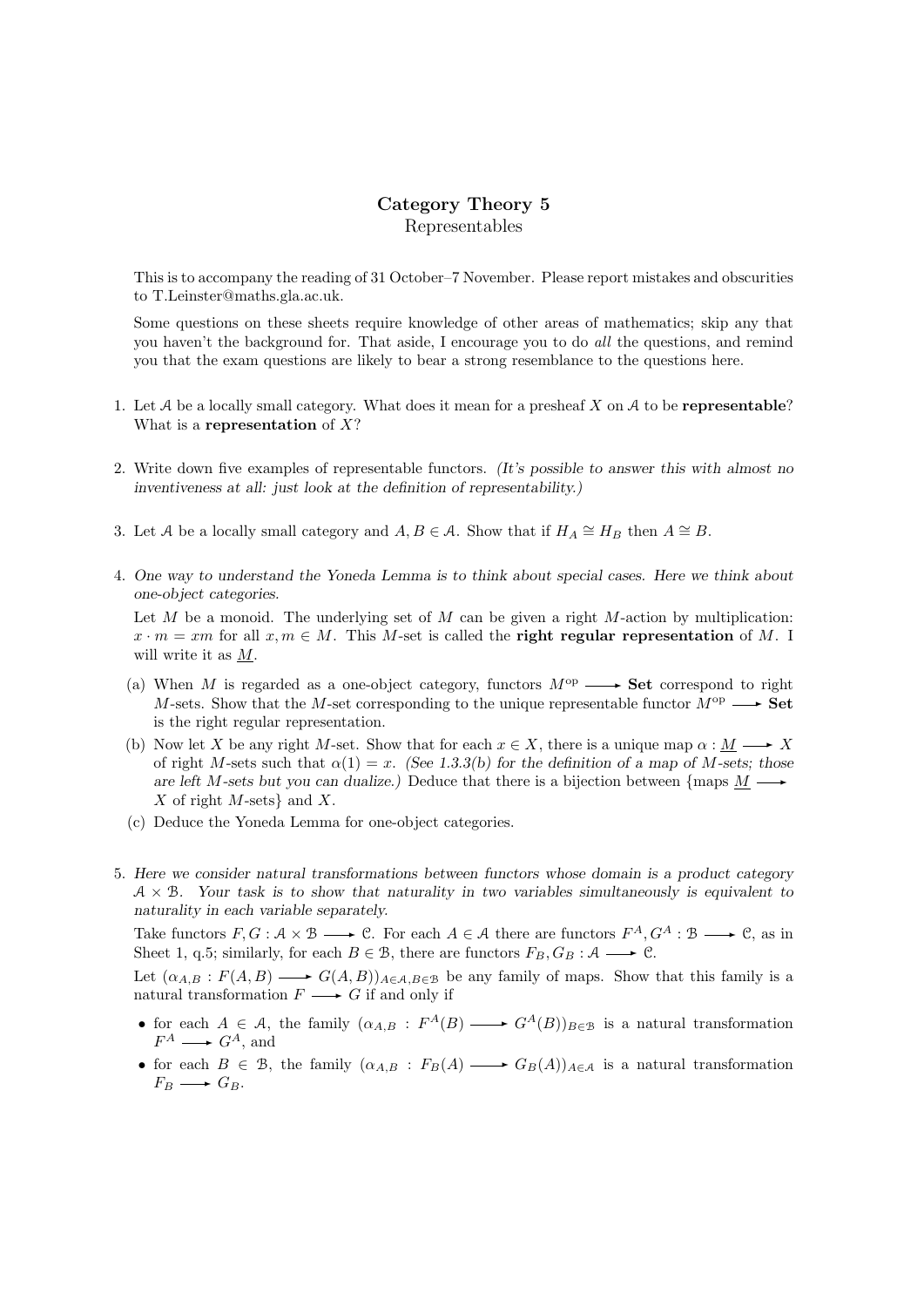## Category Theory 6 The Yoneda Lemma

This is to accompany the reading of 7 November–14 November. Please report mistakes and obscurities to T.Leinster@maths.gla.ac.uk.

I encourage you to do all the questions, and remind you that the exam questions are likely to bear a strong resemblance to the questions here.

- 1. State and prove the Yoneda Lemma.
- 2. Let A be a locally small category. Define the **Yoneda embedding**  $H_{\bullet}: A \longrightarrow [A^{\text{op}}, \text{Set}]$ . Prove each of the following directly (without using the Yoneda Lemma):
	- (a)  $H_{\bullet}$  is faithful
	- (b)  $H_{\bullet}$  is full
	- (c) if  $X : \mathcal{A}^{\mathrm{op}} \longrightarrow \mathbf{Set}, A \in \mathcal{A}$ , and  $X(A)$  has an element u that is 'universal' in a sense that you should make precise, then  $X \cong H_A$ .
- 3. Prove Lemma 3.3.8.
- 4. Let B be a category and  $J: \mathcal{C} \longrightarrow \mathcal{D}$  a functor. There is an induced functor

 $J \circ - : [\mathcal{B}, \mathcal{C}] \longrightarrow [\mathcal{B}, \mathcal{D}]$ 

defined by composition with J. (If you can't see how J is defined on maps, look back at Remark 1.3.14.)

- (a) Show that if J is full and faithful then so is  $J \circ -$ . (Typical category theory question. It's straightforward in the sense that nothing sneaky's involved: you just follow your nose. On the other hand, it may take you a while to get oriented. Remain calm.)
- (b) Deduce that if J is full and faithful and  $G, G' : \mathcal{B} \longrightarrow \mathcal{C}$  with  $J \circ G \cong J \circ G'$  then  $G \cong G'$ .
- (c) Now deduce that right adjoints are unique: if  $F : A \longrightarrow B$  and  $G, G' : B \longrightarrow A$  with  $F \dashv G$ and  $F \dashv G'$  then  $G \cong G'$ . (Hint: the Yoneda embedding is full and faithful.)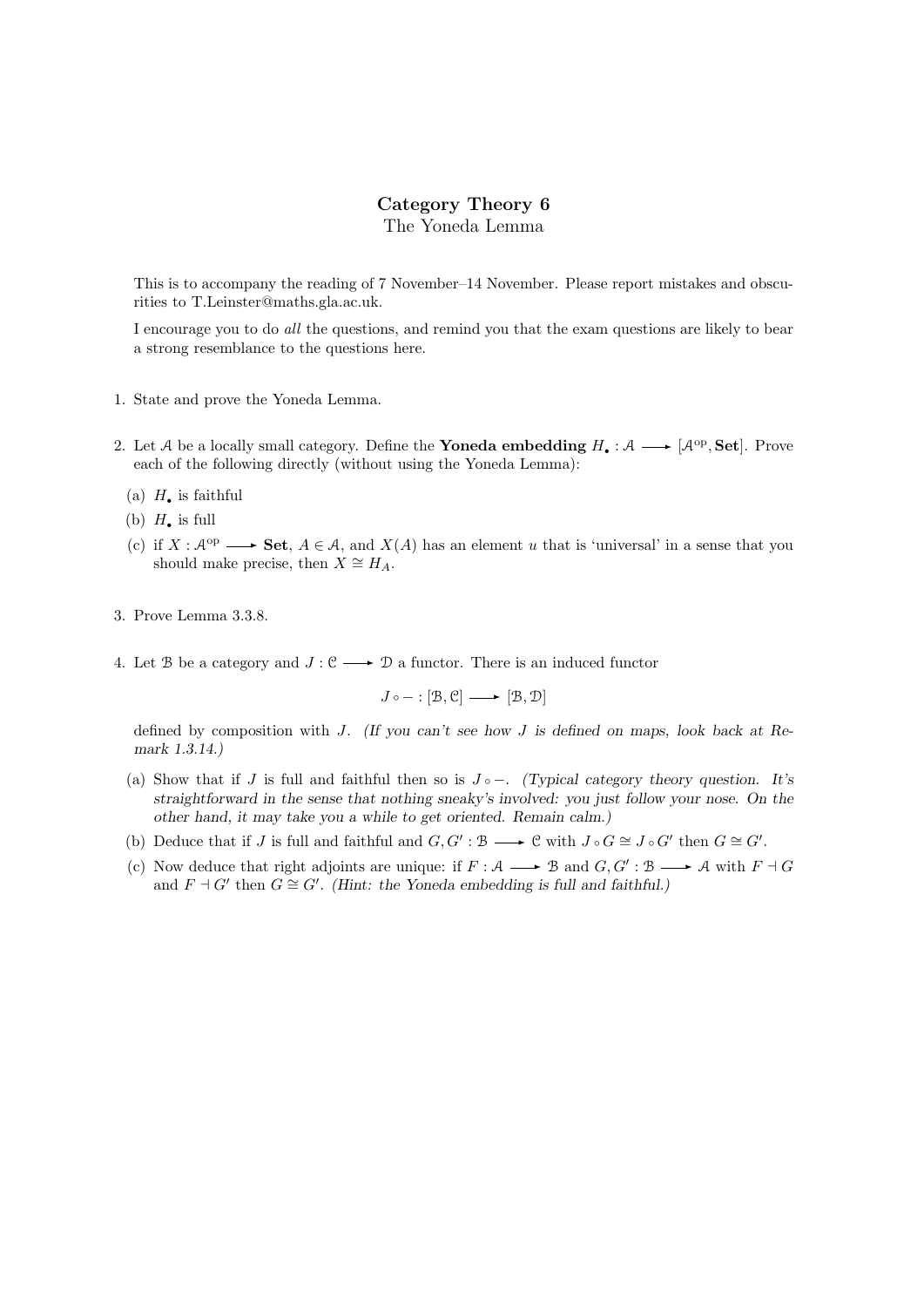## Category Theory 7 Limits

This is to accompany the reading of 14–21 November. Please report mistakes and obscurities to T.Leinster@maths.gla.ac.uk.

I encourage you to do all the questions, and remind you that the exam questions are likely to bear a strong resemblance to the questions here.

- 1. Define the term limit. In what sense are limits unique? Prove your uniqueness statement.
- 2. Limit is a process that takes a diagram of shape  $\mathbb I$  in a category A, and produces from it a new object of A. Later we'll see that this process is functorial. Here we show this in the special case of binary products.

Let A be a category with binary products. Choose for each pair  $(X, Y)$  of objects a product cone

$$
X \xleftrightarrow{p_1^{X,Y}} X \times Y \xrightarrow{p_2^{X,Y}} Y.
$$

Show that once this choice is made, we have a canonical functor  $A \times A \longrightarrow A$  defined on objects by  $(X, Y) \longmapsto X \times Y$ .

3. Take a commutative diagram



in some category. Suppose that the right-hand square is a pullback. Show that the left-hand square is a pullback if and only if the outer rectangle is a pullback.

4. Let  $E \xrightarrow{i} X \xrightarrow{f}$  $\frac{f}{g} Y$  be an equalizer (in some category). Is

$$
E \xrightarrow{i} X
$$
\n
$$
i \downarrow g
$$
\n
$$
X \xrightarrow{f} Y
$$

necessarily a pullback? Give a proof or a counterexample.

- 5. A map  $m : A \longrightarrow B$  in a category is **regular monic** if there exist an object C and maps  $B \longrightarrow C$  of which m is an equalizer. It is **split monic** if there exists a map  $e : B \longrightarrow A$  such that  $em = 1_A$ .
	- (a) Show that split monic  $\Rightarrow$  regular monic  $\Rightarrow$  monic.
	- (b) In Ab, show that all monics are regular but not all monics are split. (Hint for the first part: equalizers in **Ab** are calculated as in  $Vect_k$ .)
	- (c) In Top, describe the regular monics and find a monic that is not regular.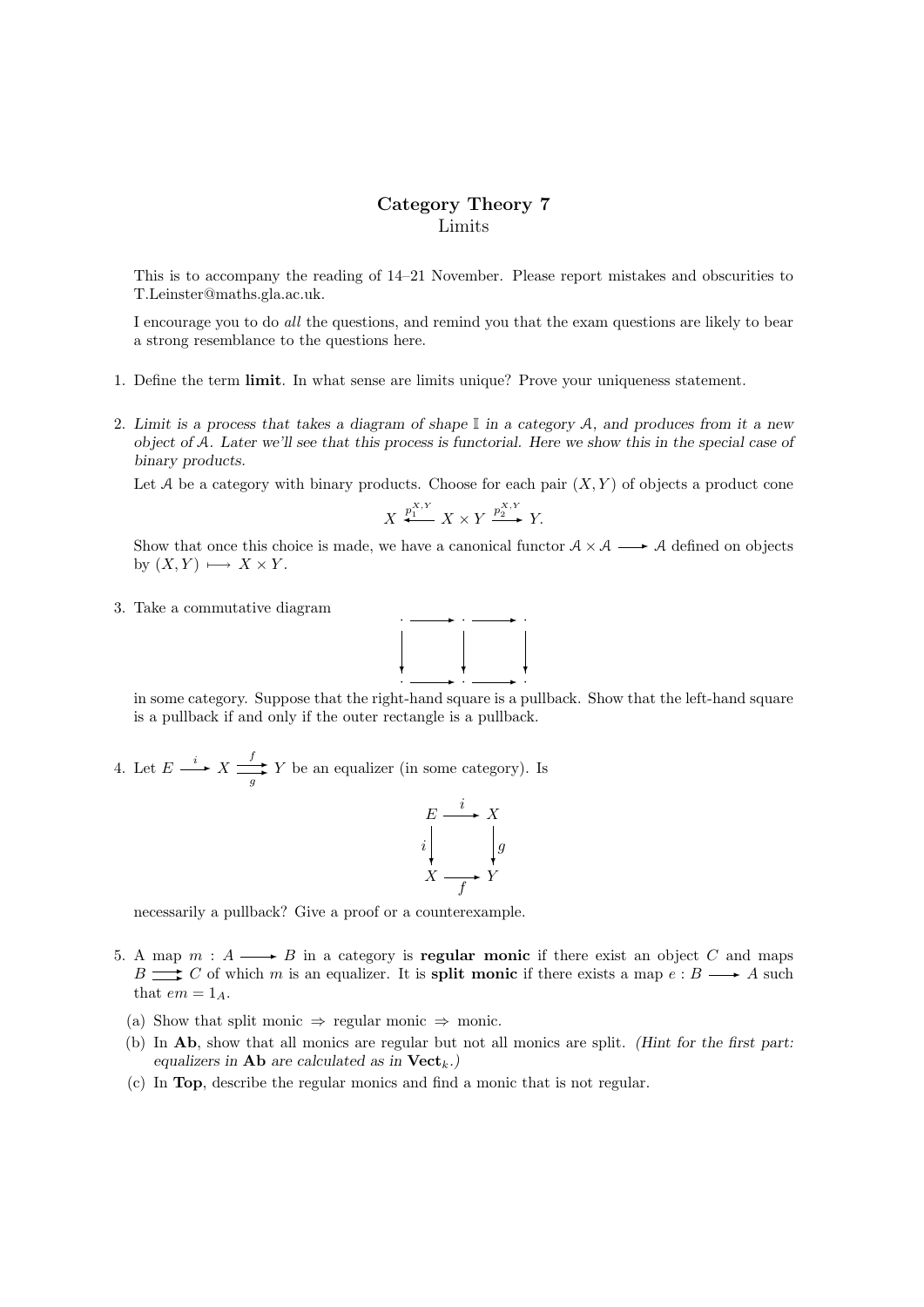### Category Theory 8 Limits and colimits

This is to accompany the reading of 21–28 November. Please report mistakes and obscurities to T.Leinster@maths.gla.ac.uk.

I encourage you to do all the questions, and remind you that the exam questions are likely to bear a strong resemblance to the questions here.

- 1. Let  $\mathbb I$  be a small category and  $D: \mathbb I \longrightarrow$  **Set** a diagram of shape  $\mathbb I$  in **Set**. Describe explicitly a limit cone and a colimit cocone for D.
- 2. What does it mean for a functor to preserve, reflect or strictly create limits? Show that if  $F : A \longrightarrow B$  strictly creates limits and B has all limits, then A has all limits and F preserves them.
- 3. Let A be a category with binary products. Show that

$$
\mathcal{A}(A, B \times C) \cong \mathcal{A}(A, B) \times \mathcal{A}(A, C)
$$

naturally in  $A, B, C \in \mathcal{A}$ .

(I'm assuming implicitly that we've chosen for each B and C a product cone on  $(B, C)$ ). By Sheet 7, q.2, the assignment  $(B, C) \longrightarrow B \times C$  is then functorial—which it would have to be in order for the word 'naturally' in the question to make sense.)

- 4. Let  $\mathbb I$  be a small category. Show that a category A has all limits of shape  $\mathbb I$  if and only if the diagonal functor  $\Delta : \mathcal{A} \longrightarrow [\mathbb{I}, \mathcal{A}]$  has a right adjoint.
- 5. Recall the definitions of regular monic and split monic from Sheet 7, q.5.
	- (a) Give an example, with proof, of a map in a category that is monic and epic but not an isomorphism.
	- (b) Prove that in any category, a map is an isomorphism if and only if it is both monic and regular epic.
	- (c) Assuming that our category of sets satisfies the Axiom of Choice (page 40 of the notes), show that

epic 
$$
\iff
$$
 regular epic  $\iff$  split epic

in Set.

(You can say that a category A 'satisfies the Axiom of Choice' if all epics in A are split. For example, the Axiom of Choice is not satisfied in Top or in Gp.)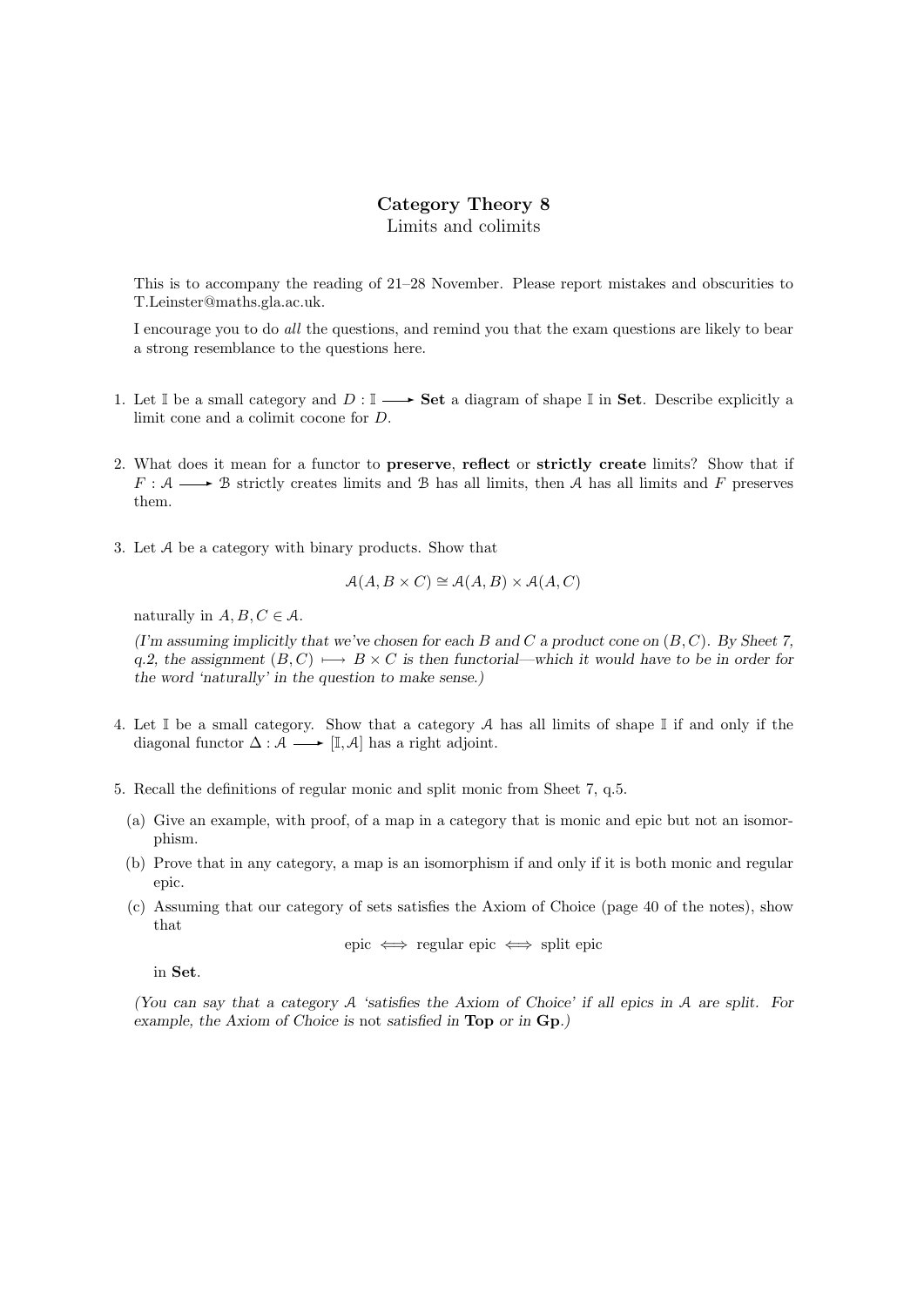## Category Theory 9 Limits and colimits of presheaves

This is to accompany the reading of 28 November–5 December. Please report mistakes and obscurities to T.Leinster@maths.gla.ac.uk.

I encourage you to do all the questions, and remind you that the exam questions are likely to bear a strong resemblance to the questions here.

- 1. Let A be a small category.
	- (a) What does it mean to say that limits and colimits are computed pointwise in  $[A^{\rm op}, \textbf{Set}]$ ? Prove that this is so.
	- (b) Describe explicitly the monics and epics in  $[A^{\rm op}, \textbf{Set}]$ . (Now see if you can do this without the aid of  $(a)$ .)
- 2. Let A be a small category.
	- (a) Show that for each  $A \in \mathbb{A}$ , the representable functor  $H^A : \mathbb{A} \longrightarrow$  **Set** preserves limits.
- (b) Show that the Yoneda embedding  $H_{\bullet} : \mathbb{A} \longrightarrow [\mathbb{A}^{\text{op}}, \mathbf{Set}]$  preserves limits.
- 3. Let A be a small category and  $A, B \in A$ . Show that the sum  $H_A + H_B$  in  $[A^{\text{op}}, \text{Set}]$  is never representable.

(Warning 5.1.13 might give a clue. You might also want to use the description of representability in terms of universal elements, though you don't need to.)

4. Let X be a presheaf on a small category. Show that X is representable if and only if its category of elements  $\mathbb{E}(X)$  has a terminal object.

Since a terminal object is a limit of the empty diagram, this means that the concept of representability can be derived from the concept of limit. Since a terminal object of a category E is a right adjoint to the unique functor  $\mathcal{E} \longrightarrow 1$ , representability can also be derived from the concept of adjoint.

- 5. Let A be a category and  $A \in \mathcal{A}$ . A subobject of A is an isomorphism class of monics into A. More precisely, let  $\mathbf{Monic}(A)$  be the category whose objects are the monics with codomain A and whose maps are commutative triangles; this is a full subcategory of the slice category  $A/A$ (Example 2.3.3(a)). Then a subobject of A is an isomorphism class of objects of  $\text{Monic}(A)$ .
	- (a) Let  $X \xrightarrow{m} A$  and  $X' \xrightarrow{m'} A$  be monics in **Set**. Show that m and m' are isomorphic in **Monic** $(A)$  if and only if they have the same image. Deduce that subobjects of A correspond one-to-one with subsets of A.
	- (b) Part (a) says that in Set, subobjects are subsets. What are subobjects in Gp, Ring and  $\mathbf{Vect}_k$ ? How about in Top? (Careful!)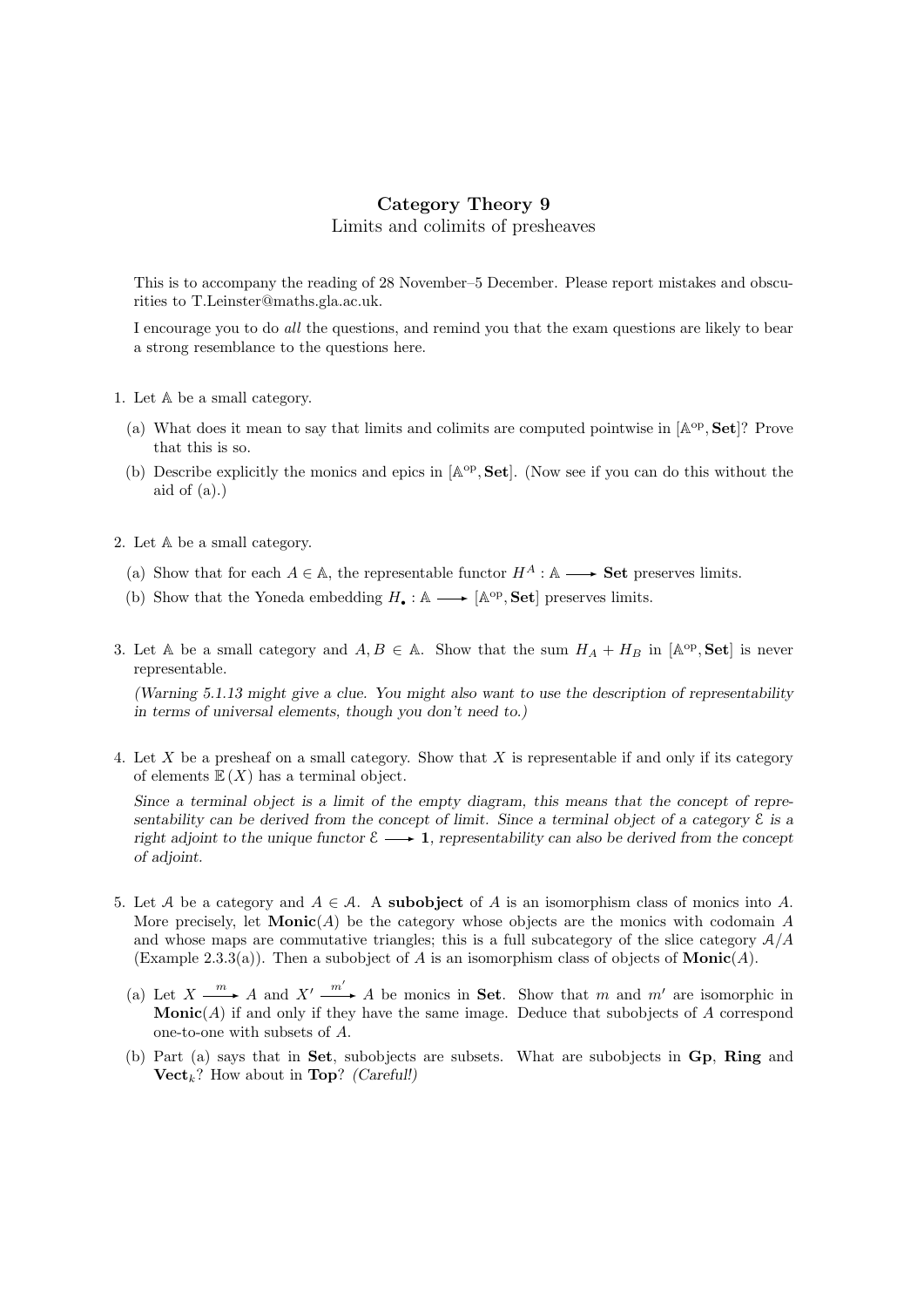## Category Theory 10 Interaction of (co)limits with adjunctions

This is to accompany the final batch of reading, beginning on 5 December. In the week of 7–11 January, there will be a lecture on this material and a tutorial on this sheet. Please report mistakes and obscurities to T.Leinster@maths.gla.ac.uk.

I encourage you to do all the questions, and remind you that the exam questions are likely to bear a strong resemblance to the questions here.

1. Consider the following three conditions on a functor U from a locally small category  $A$  to **Set**:

**A.**  $U$  has a left adjoint **R.**  $U$  is representable **L.**  $U$  preserves limits.

- (a) Show that  $\mathbf{A} \Rightarrow \mathbf{R} \Rightarrow \mathbf{L}$ .
- (b) Show that if A has sums then  $\mathbf{R} \Rightarrow \mathbf{A}$ .

(If A satisfies the hypotheses of the Special Adjoint Functor Theorem then  $L \Rightarrow A$  and the three conditions are equivalent.)

- 2.(a) Prove that left adjoints preserve colimits and right adjoints preserve limits.
	- (b) Prove that the forgetful functor  $U : \mathbf{Gp} \longrightarrow \mathbf{Set}$  has no right adjoint.
	- (c) Prove that the chain of adjunctions  $C \dashv D \dashv O \dashv I$  in Sheet 4, q.4 extends no further in either direction.
- 3.(a) Show that every presheaf on a small category is a colimit of representable presheaves.
- (b) What does it mean for a category to be cartesian closed? Show that for any small category A, the presheaf category  $[A^{op}, Set]$  is cartesian closed. (You may assume that limits and colimits in presheaf categories exist and are computed pointwise.)

4.(a) Let

$$
X' \xrightarrow{f'} X
$$
  

$$
m' \downarrow \qquad \qquad \downarrow m
$$
  

$$
A' \xrightarrow{f'} A
$$

be a pullback square in some category. Show that if  $m$  is monic then so is  $m'$ . (We already know that this holds in the category of sets: Example 4.1.16.)

A category A is **well-powered** if for each  $A \in \mathcal{A}$ , the class of subobjects of A is small—that is, a set. All of our usual examples of categories are well-powered. Let A be a well-powered category with pullbacks, and write Sub(A) for the set of subobjects of an object  $A \in \mathcal{A}$ .

- (b) Deduce from (a) that any map  $A' \xrightarrow{f} A$  in A induces a map  $\text{Sub}(A) \xrightarrow{\text{Sub}(f)} \text{Sub}(A')$ .
- (c) Show that this determines a functor Sub :  $\mathcal{A}^{op} \longrightarrow$  Set. *(Hint: Sheet 7, q.3.)*
- (d) For some categories A, Sub is representable. A **subobject classifier** for A is an object  $\Omega \in \mathcal{A}$ such that Sub  $\cong H_{\Omega}$ . Prove that 2 is a subobject classifier for **Set**.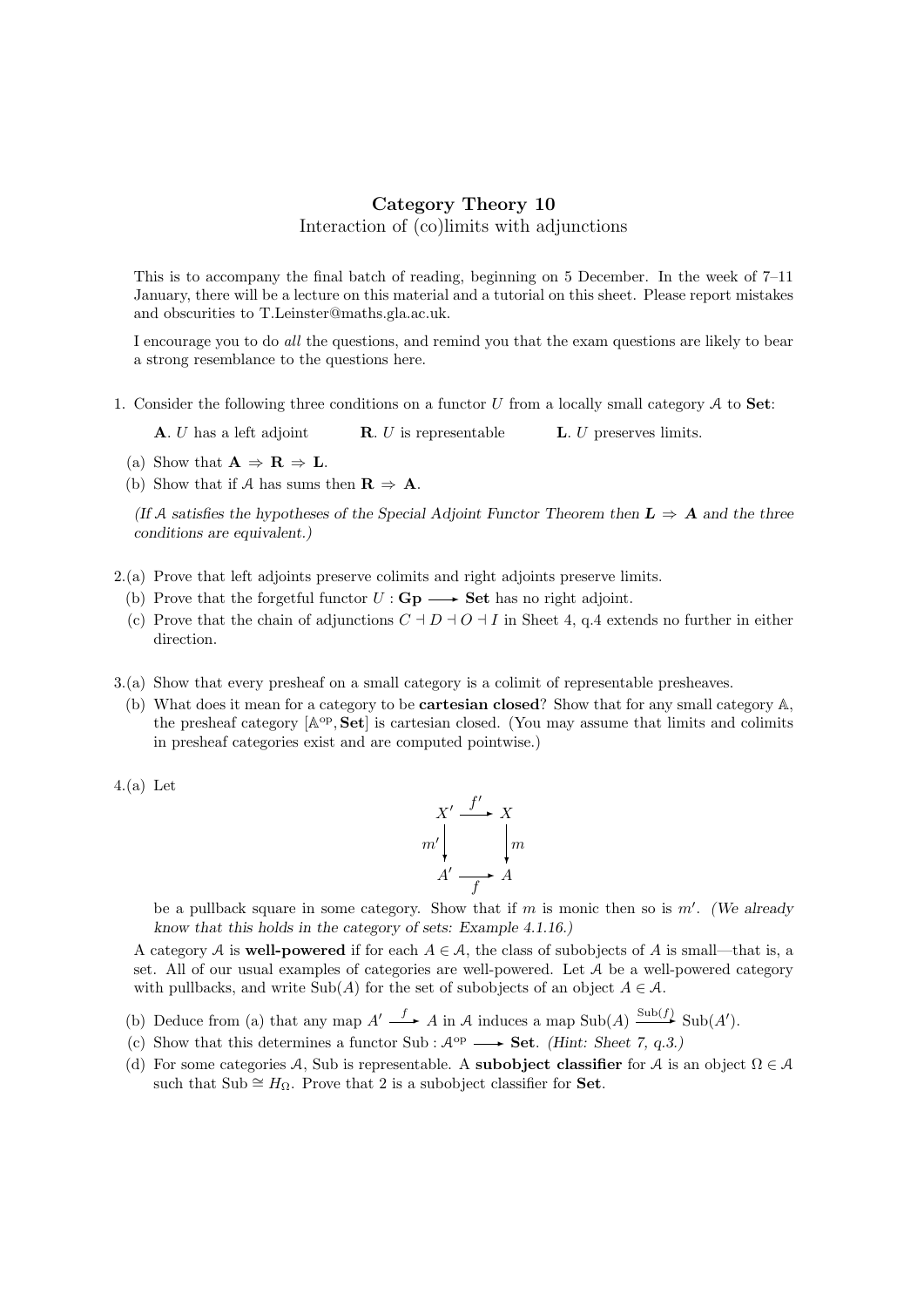## Category Theory Hints on the problem sheets

I've written varying amounts about each question. Sometimes it's just a quick hint and sometimes it's something more detailed—but almost none of my answers are up to the level of detail expected in an exam.

General hint Before you look here for a hint,

#### make sure you understand the question in full.

In category theory, maybe more than in most subjects, you really have to completely understand every piece of terminology used in the question before trying to answer it. If you don't, you're extremely unlikely to produce a correct answer. But once you do, you may well find the answer a pushover. The purpose of these questions is to deepen and test your understanding, not to exercise your problem-solving skills. It's not like number theory or combinatorics, where there are many questions that can be stated in simple terms but are very hard to answer.

So, the questions are often harder than the answers! This is particularly true of the questions on the earlier sheets.

#### Sheet 1: Categories and functors

1. For everyday examples of categories and functors, browse library or web. Or you can make up examples in the following manner. There's a category

$$
\mathcal{A} = (A \xrightarrow{p} B)
$$

—that is, A has two objects, A and B, and just one non-identity map,  $p$ :  $A \longrightarrow B$ . (No need to say what composition is, as that's uniquely determined.) Or (random example) there's a category B with objects and maps



where  $gh = kf = m$  and I've omitted identity maps. There's a functor F: A  $\longrightarrow$  B defined by  $F(A) = C$ ,  $F(B) = C'$ , and  $F(p) = f$ .

- 2. See 'General hint' above.
- 3.(a) Same set but multiplication reversed:  $(a, b) \longmapsto b \cdot a$ . Isomorphism  $G \longrightarrow$  $G^{\rm op}$  provided by  $g \longmapsto g^{-1}$ .
- (b) Let M be the monoid of maps  $2 \longrightarrow 2$  where 2 is a two-element set and multiplication is composition. Then the statement  $\exists m \in M : \forall x \in M, mx =$ m is true, but becomes false when M is replaced by  $M^{\text{op}}$ . So  $M \not\cong M^{\text{op}}$ .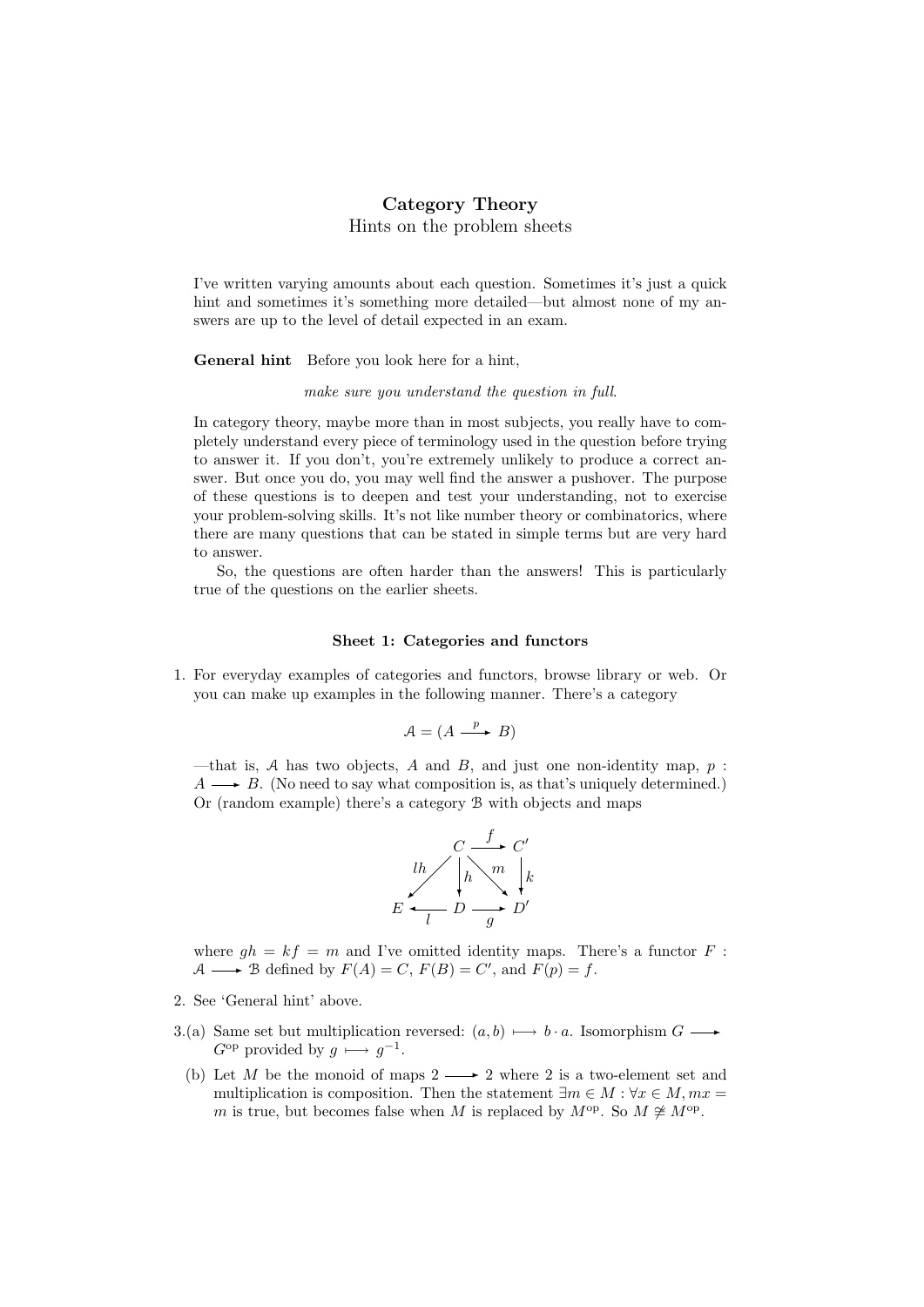4. No. Main point: a homomorphism  $\phi: G \longrightarrow H$  doesn't restrict to a map  $Z(G) \longrightarrow Z(H)$  (e.g. take an injection  $\phi : C_2 \longrightarrow S_3$ ). So the *obvious* way of defining Z on maps fails. In fact there's no way to do it: for if there were, the commutative diagram



(where  $\psi$  is the quotient map for  $A_3 \leqslant S_3$ ) would become a commutative diagram



which is impossible as  $Z(C_2) = C_2$  and  $Z(S_3) \cong 1$ .

5. Easy once you fully understand the question. Write out the definition of  $A \times B$ in full: what the objects, maps, composition and identities are. Write down in full what a functor  $A \times B \longrightarrow C$  is. Then try it.

### Sheet 2: Natural transformations and equivalence

1. For examples that occur mathematical practice, browse library or web. Can also make up examples as in hints to Sheet 1, q.1. E.g. if 1 is the category with one object and one map (the identity) then a functor from  $\bf{1}$  to a category  $\mathcal A$  is just an object of A, and a natural transformation



between two such functors is a map in A between the corresponding two objects. Or, take the categories  $A$  and  $B$  defined in the hints to Sheet 1, q.1: then there is a functor F as defined there, another functor G defined by  $G(p) = g$ , and a natural transformation  $\alpha : F \longrightarrow G$  given by  $\alpha_A = h$  and  $\alpha_B = k$ .

- 2. See 'General hint' above.
- 3. Define  $F : \mathbf{Mat} \longrightarrow \mathbf{FDVect}$  as follows:  $F(n) = k^n$ , and if  $M \in \mathbf{Mat}(m, n)$ then  $F(M)$  is the linear map  $k^m \longrightarrow k^n$  corresponding to the matrix M (with respect to the standard bases). Show functorial. Show full and faithful and essentially surjective on objects. Invoke 1.3.12.

This functor F is canonical, but there's no canonical functor  $G : \textbf{FDVect} \rightarrow$ Mat satisfying  $FG \cong 1$  and  $GF \cong 1$ : for such a G must send every finitedimensional vector space V to dim V (fine), but to specify G on maps, you'd have to choose a basis for every finite-dimensional vector space, which can't be done in a canonical way.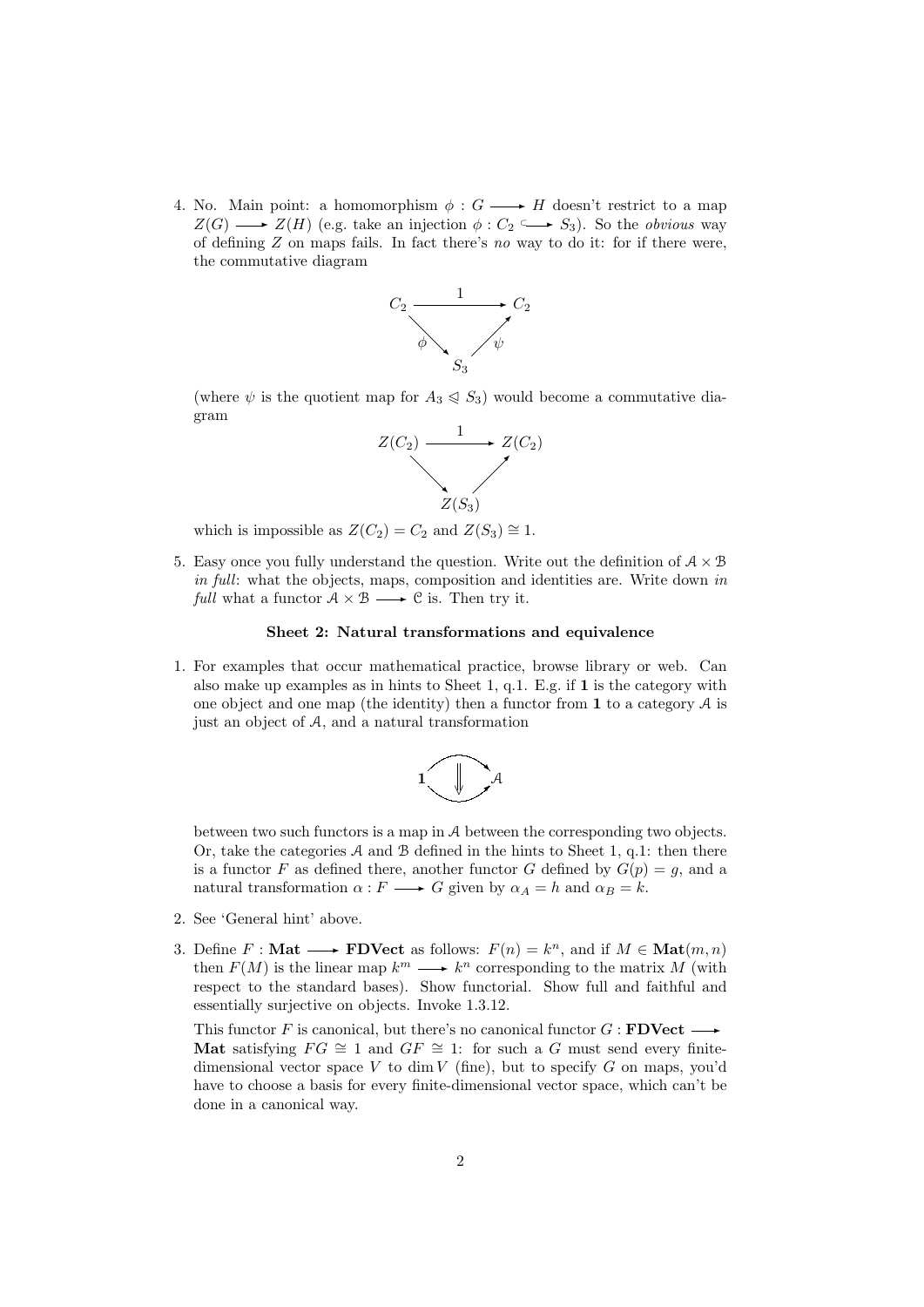### 4. Conjugacy.

- 5.(a) Let  $f: X \longrightarrow Y$  be a map in B. Then  $\text{Sym}(f): \text{Sym}(X) \longrightarrow \text{Sym}(Y)$ is defined by  $\sigma \longmapsto f \sigma f^{-1}$ . Also  $\text{Ord}(f) : \text{Ord}(X) \longrightarrow \text{Ord}(Y)$  is defined by  $\leq \longrightarrow \leq'$  where  $y_1 \leq' y_2 \iff f^{-1}(y_1) \leq f^{-1}(y_2)$ . Check functoriality.
	- (b) Take  $\alpha : \mathbf{Sym} \longrightarrow \mathbf{Ord}$ . Draw naturality square for  $\alpha$  with respect to the map  $f: 2 \longrightarrow 2$  in B where 2 is a two-element set and f interchanges its elements. Work out what its commutativity says when you take the identity permutation  $1 \in \text{Sym}(2)$ : get contradiction.

### Sheet 3: Adjoints

- 1. Same comments as for Sheet 1, q.1 and Sheet 2, q.1.
- 2. They are just bijections between sets (or strictly speaking, classes): if  $F \dashv G$  is an adjunction between discrete categories  $A$  and  $B$  then  $F$  is an isomorphism and  $G = F^{-1}$ .
- 3. For all B, the set  $\mathcal{B}(F(I), B) \cong \mathcal{A}(I, G(B))$  has one element. And dually.
- 4. Bookwork.
- 5. The substantial parts are (i) understanding the concepts behind the question, and (ii) observing that if  $\eta_A$  is an isomorphism then so is  $\varepsilon_{F(A)}$  (by a triangle identity) and dually.

The equivalence you restrict to can be completely trivial, e.g. the adjunction  $Vect_k \longrightarrow \mathbf{Set}$  becomes the equivalence  $\emptyset \longrightarrow \emptyset$  (where  $\emptyset$  is the empty category). Slightly less trivial: Top  $\overline{\longrightarrow}$  $\Rightarrow$  Set gives the equivalence (discrete spaces)  $\simeq$  Set.

#### Sheet 4: Adjoints and sets

- 1. Bookwork.
- 2. Let  $F: \mathcal{A} \longrightarrow \mathcal{B}$  be a functor. Then F has a right adjoint if and only if for each  $B \in \mathcal{B}$ , the category  $(F \Rightarrow B)$  has a terminal object.

Proof: can just say 'by duality'.

- 3. Left:  $(A, B) \longmapsto A + B$ . Right:  $(A, B) \longmapsto A \times B$ .
- 4. I can think of three general strategies for finding adjoints. You can use them to find  $D$ ,  $I$  and  $C$  respectively.
	- **Guess it** We're given  $O:$  Cat  $\longrightarrow$  Set and want to know what its adjoints are. Have a guess: what functors  $\textbf{Set} \longrightarrow \textbf{Cat}$  do we already know? In other words, what methods do we know for constructing a category out of a set? One is the discrete category construction (1.3.3(a)), which defines a functor  $D : Set \longrightarrow$  Cat. Check that this is left adjoint to O.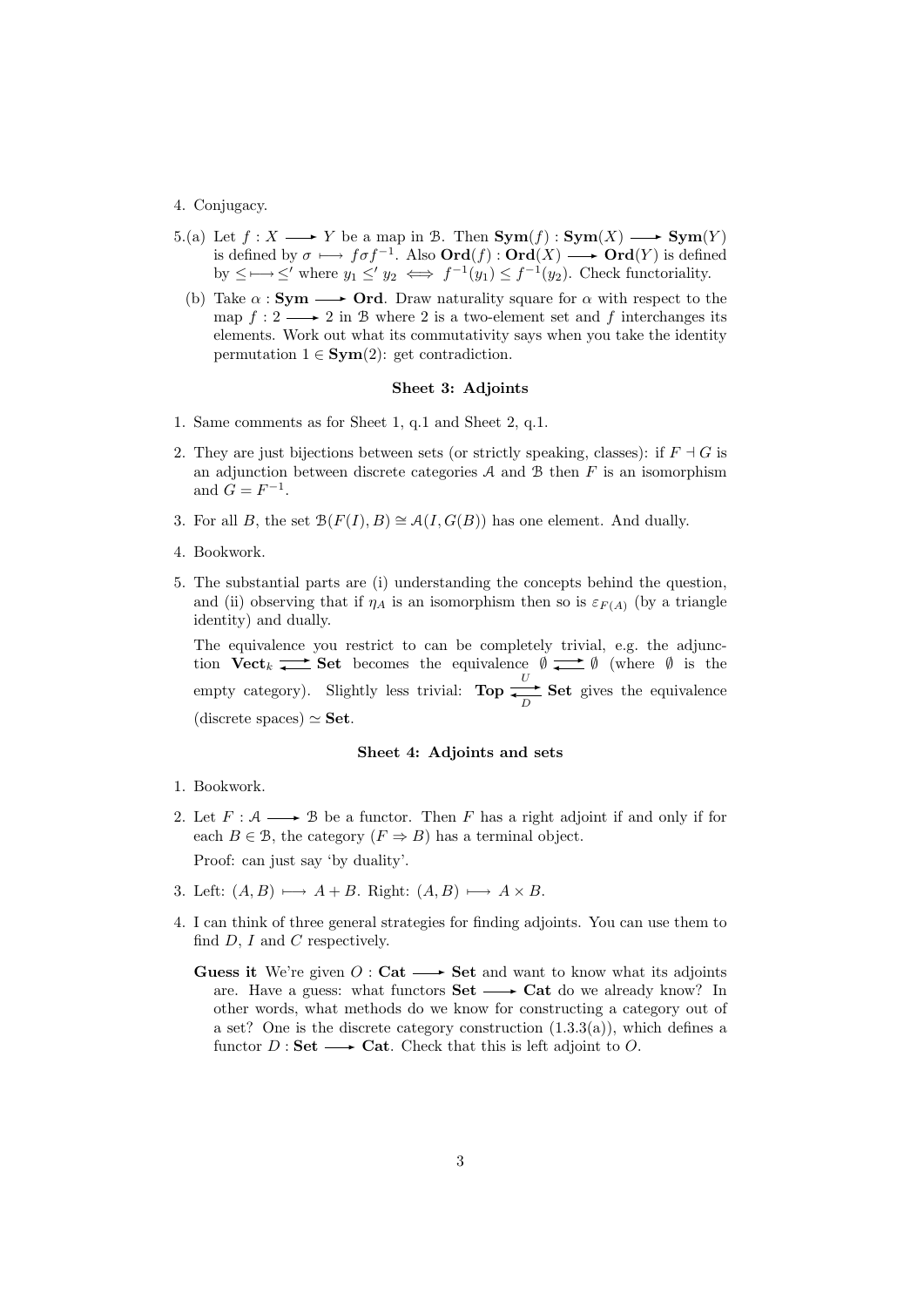- **Probe it** We're told that O has a right adjoint I. We can try to figure out what it must be by using adjointness. Given a set  $S$ , an object of  $I(S)$  is a functor  $1 \longrightarrow I(S)$ , which is a function  $O(1) \longrightarrow S$ , which is an element of S. So the object-set of  $I(S)$  is S. An arrow in  $I(S)$  is a functor  $2 \longrightarrow$  $I(S)$  (where 2 is the category A in the hint to Sheet 1, q.1), which is a function  $O(2) \longrightarrow S$ , which is a pair of elements of S. So the arrow-set of  $I(S)$  is  $S \times S$ . You could carry on with this method to figure out what domain, codomain, composition and identities are in  $I(S)$ , but perhaps you can now make the leap and guess it:  $I(S)$  is the category whose objects are the elements of S, where for each  $A, B \in S$  there is exactly one map  $A \longrightarrow$ B, and where composition and identities are defined in the only possible way. It's called the indiscrete category on S.
- **Stare at it** We'll use this to find C. Let  $A$  be a category and  $S$  a set. A functor  $F : A \longrightarrow D(S)$  is supposed to be the same thing as a function  $C(\mathbb{A}) \longrightarrow S$ , whatever C is. Well, what is a functor  $F : \mathbb{A} \longrightarrow D(S)$ ? It's a way of assigning to every object  $A \in A$  an element  $F(A)$  of S, with the property that for every map  $A \xrightarrow{f} B$  in A we have  $F(A) = F(B)$ . In other words (aha!), it's a function  $O(A)/\sim$  → S where ∼ is the equivalence relation on  $O(A)$  generated by  $A \sim B$  whenever there's a map  $A \longrightarrow B$ . So  $C(A) = O(A)/\sim$ . This is called the set of **connected-components** of A.

### Sheet 5: Representables

- 1. Bookwork.
- 2. The non-inventive answer: by definition, theere's one representable for every pair  $(A, A)$  where A is a category and  $A \in \mathcal{A}$ , namely  $H^A$ . So to give five examples of representable functors, you can just write down five examples of objects of categories!

For more interesting answers, browse library/web.

- 3. Take isomorphism  $\alpha : H_A \longrightarrow H_B$ . We have to define maps  $A \xrightarrow{f} B$  and prove  $gf = 1_A$  and  $fg = 1_B$ . Define  $f = \alpha_A(1_A)$  and  $g = \alpha_B(1_B)$ . (What else could we possibly do?) Get  $gf = 1_A$  and  $fg = 1_B$  from naturality of  $\alpha$ .
- 4.(a) Pushover once you fully understand the question: e.g. make sure you fully understand how monoids are one-object categories and M-sets are functors  $M \longrightarrow$  Set. If it helps, use a different letter  $(\mathcal{M}, \text{say})$  for the one-object category corresponding to the monoid M.
	- (b) The unique map  $\alpha$  is  $m \mapsto xm$ . The bijection is  $\phi \mapsto \phi(1)$ . (Moral: unique existence statements can be rephrased as saying that some function is a bijection.)
	- (c) This is just (b) rephrased. (Well, the statement of the Yoneda Lemma also includes naturality in X and in the object (usually called 'A'). We haven't proved this part, although we know that our bijection is natural in the sense of being canonically defined no random choices involved.)
- 5. Same kind of comments as for Sheet 1, q.5.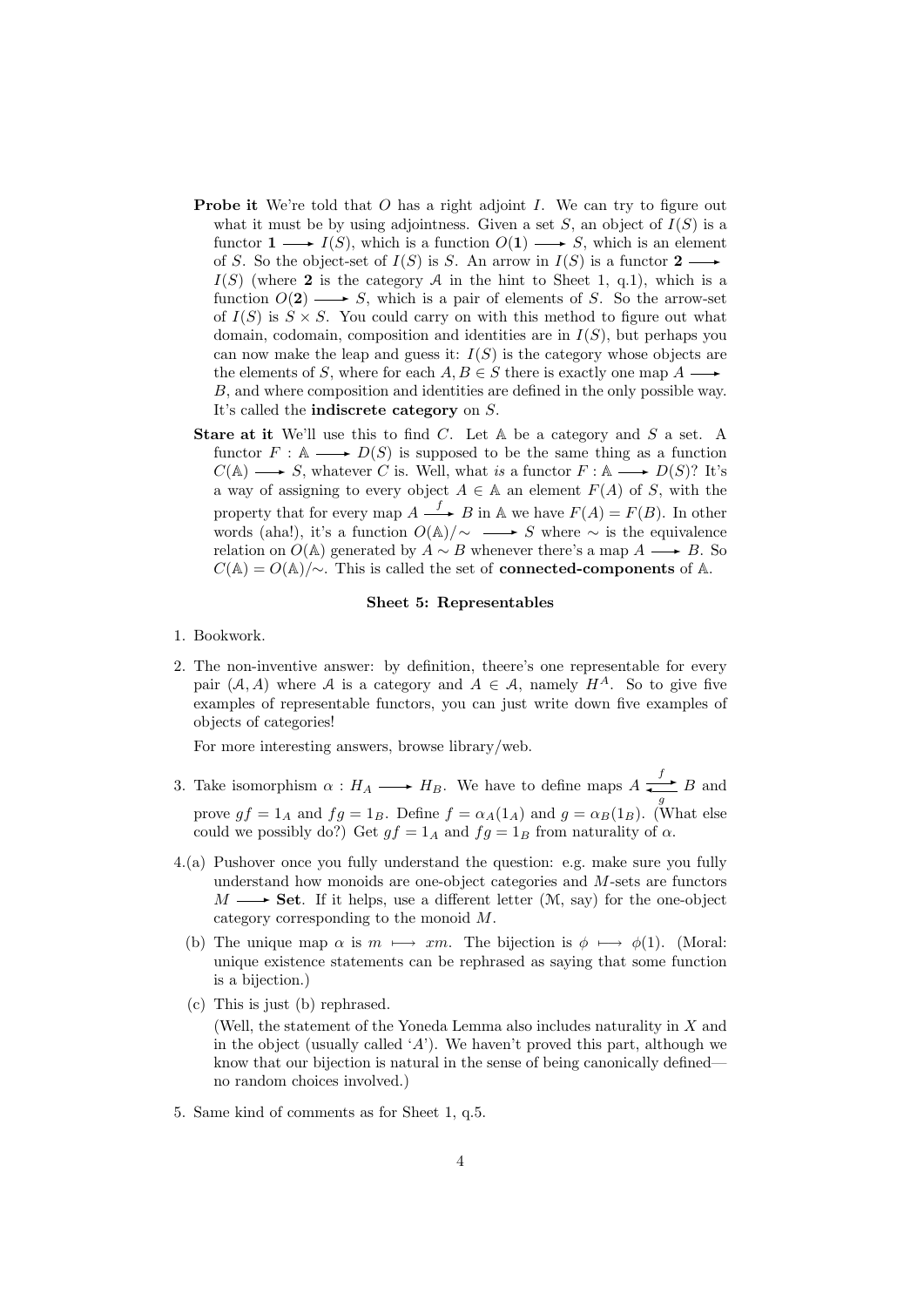#### Sheet 6: The Yoneda Lemma

- 1. Bookwork.
- 2. Definition of Yoneda embedding: bookwork.
	- (a) If  $f : A \longrightarrow B$  is a map in A then  $f = H<sub>f</sub>(1<sub>A</sub>)$ .
	- (b) Given  $\alpha: H_A \longrightarrow H_B$ , define  $f = \alpha_A(1_A)$ ; show  $H_f = \alpha$ .
	- (c) Definition of universality: see 3.3.2. Isomorphism  $\alpha : H_A \longrightarrow X$  given by  $\alpha_B(g) = (Xg)(x).$
- 3.(a) If  $J(f)$  is an isomorphism then by fullness, there exists a map  $f': C' \longrightarrow C$ such that  $J(f') = J(f)^{-1}$ ; then check that  $J(f'f) = 1$ , which by faithfulness implies  $f'f = 1$ , and similarly  $ff' = 1$ .
	- (b) Use (a).
	- (c) Follows from (b).
- 4.(a) As the hint on the problem sheet suggests, it's easy once you understand the question. If you're having trouble, try writing out in full the definition of the functor  $J \circ -$  (i.e. what it does to objects and to maps).
	- (b) Follows from (a) and q.3.
	- (c) Take  $\mathcal{C} = \mathcal{A}$  and  $J = H$ , in (b).

### Sheet 7: Limits

1. Definition of limit: bookwork.

Uniqueness: there are at least three statements you might make. Let  $D: \mathbb{I} \longrightarrow$ A be a diagram and take limit cones  $(L \xrightarrow{p_I} D(I))_{I \in \mathbb{I}}$  and  $(L' \xrightarrow{p'_I} D(I))_{I \in \mathbb{I}}$ .

Weakest  $L \cong L'$ .

**Stronger** There is a unique isomorphism  $j: L \longrightarrow L'$  such that  $p'_I \circ j = p_I$ for all  $I$ .

**Strongest** There is a unique map  $j: L \longrightarrow L'$  such that  $p'_I \circ j = p_I$  for all I, and  $j$  is an isomorphism.

I'll prove the strongest. First half of statement holds because  $(L' \xrightarrow{p'_I} D(I))_{I \in \mathbb{I}}$ is a limit cone. Similarly, have unique map  $j': L' \longrightarrow L$  such that  $p_I \circ j' = p_I'$ for all I. Then  $j'j : L \longrightarrow L$  satisfies  $p_I \circ j'j = p_I$  for all I, and  $1_L$  satisfies  $p_I \circ 1_L = p_I$  for all I; but  $(L \xrightarrow{p_I} D(I))_{I \in \mathbb{I}}$  is a limit cone, so  $j'j = 1_L$ . Similarly,  $jj' = 1_L$ . So j is an isomorphism.

2. We define a functor  $F : A \times A \longrightarrow A$  given on objects by  $F(X, Y) = X \times Y$ . Given a map  $(X, Y) \xrightarrow{(f,g)} (X', Y')$  in  $A \times A$ , there is a unique map  $h : X \times Y \longrightarrow X' \times Y'$  such that

$$
\begin{array}{ccc}\nX \times Y & \xrightarrow{p_1^{X,Y}} & X & X \times Y & \xrightarrow{p_2^{X,Y}} & Y \\
h & f & \text{and} & h & g \\
X' \times Y' & \xrightarrow{p_1^{X',Y'}} & X' & X' \times Y' & \xrightarrow{p_2^{X',Y'}} & Y'\n\end{array}
$$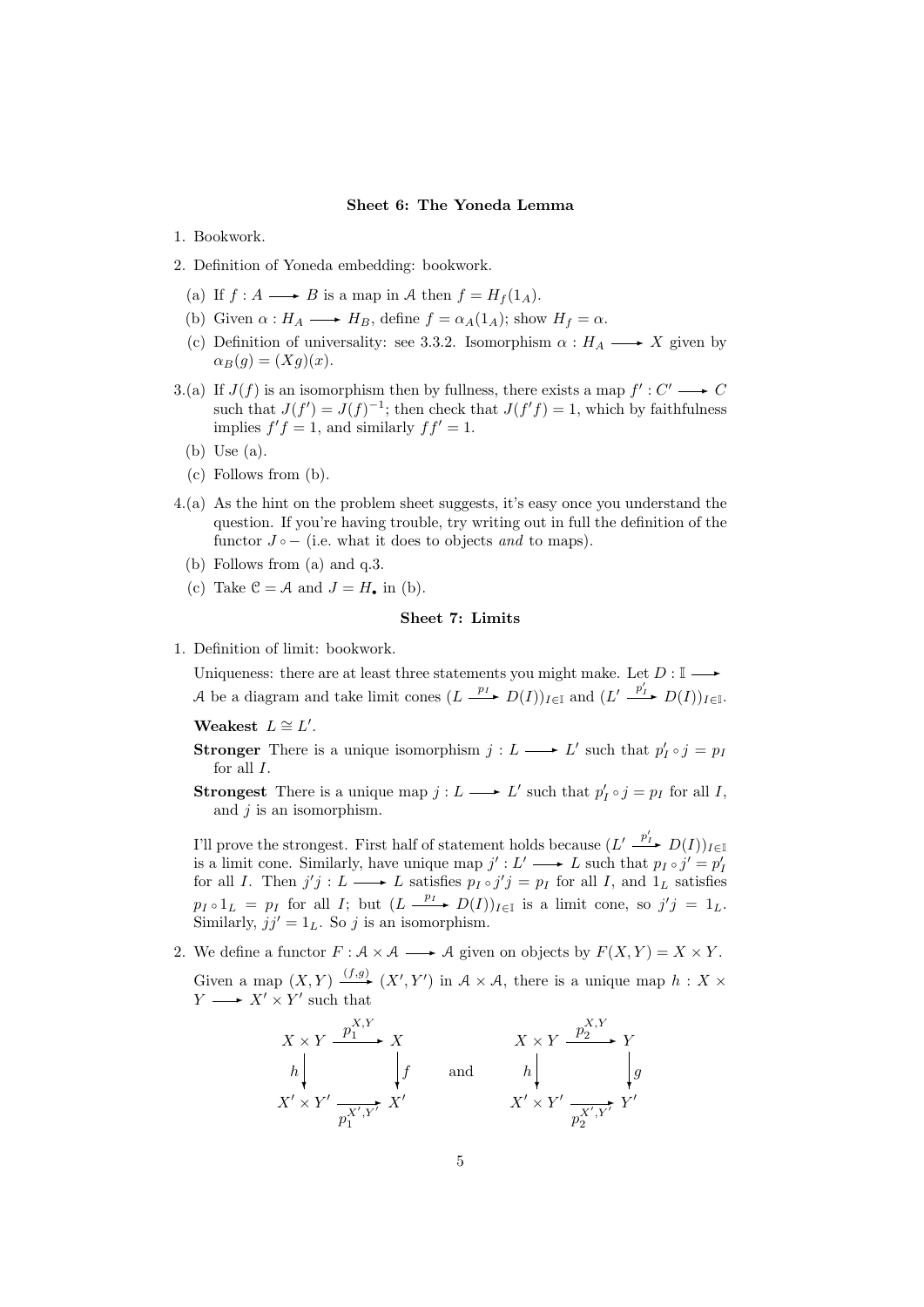commute, since  $(X' \xrightarrow{p_1^{X',Y'}} X' \times Y' \xrightarrow{p_2^{X',Y'}} Y')$  is a product cone. Define  $F(f, g) = h$ . Check functoriality. To justify the word 'canonical', observe that in this answer we've done nothing random (unlike the question-setter, who randomly chose a product cone on every pair of objects).

- 3. Do 'if' and 'only if' separately. The only thing you've got to work with is the definition of pullback, and there's only one way to proceed.
- 4. No. E.g. if  $f = g$  then i is an isomorphism, but then the square is a pullback if and only if f is monic (see 4.1.31). So we get a counterexample from any non-monic map. For instance, take f and g both to be the unique map  $2 \longrightarrow$ 1 in Set.
- 5.(a) If m is split monic with  $em = 1$  then m is equalizer of  $B \longrightarrow^{\text{me}}$  $\frac{1}{1}$  B. If m is regular monic then the uniqueness part of the definition of equalizer implies that m is monic.
	- (b) Any monic  $m : A \longrightarrow B$  in **Ab** is the equalizer of  $B \longrightarrow$  $\frac{q}{0}$  B/im(*m*) where q is the quotient map (much as in 4.1.15(c)). The map  $m : \mathbb{Z} \longrightarrow \mathbb{Z}$  defined by  $m(x) = 2x$  is injective, therefore monic. It is not split monic: if  $em = 1$ then  $e(2) = 1$ , so  $2e(1) = 1$ , and there is no integer x satisfying  $2x = 1$ .
	- (c) In **Top**, a map is monic iff injective (arguing as in  $4.1.30(a)$ ). A map  $m : A \longrightarrow B$  is regular monic iff the induced map  $A \longrightarrow m(A)$  is a homeomorphism. (So up to isomorphism, the regular monics are the inclusions of subspaces.) In particular, a bijection  $m$  is regular monic if and only if it is a homeomorphism, so we get an example by writing down any example of a continuous bijection that is not a homeomorphism. For instance, let A be  $\mathbb R$  with the discrete topology, let B be  $\mathbb R$  with the usual topology, and let m be the map that is the identity on underlying sets. Or let  $A = [0, 1)$ , let B be the circle, thought of as consisting of the complex numbers of modulus 1, and put  $m(t) = e^{2\pi i t}$ .

### Sheet 8: Limits and colimits

- 1. Bookwork.
- 2. Definitions: bookwork. Second part is straight manipulation of definitions.
- 3. Choose a product cone on every pair  $(B, C)$ , with notation as in Sheet 7, q.2. For each  $A, B, C$ , define a function

$$
\alpha_{A,B,C}: \mathcal{A}(A,B \times C) \longrightarrow \mathcal{A}(A,B) \times \mathcal{A}(A,C) \overline{q} \longmapsto (p_1^{B,C} \circ \overline{q}, p_2^{B,C} \circ \overline{q}),
$$

which is bijective by definition of limit. Prove  $\alpha$  natural.

- 4. 'Only if' is bookwork. For 'if', write R for the right adjoint of  $\Delta$ . Let  $D \in [\mathbb{I}, \mathcal{A}]$ . Then  $[I, \mathcal{A}](\Delta A, D) \cong \mathcal{A}(A, R(D))$  naturally in  $A \in \mathcal{A}$ . Applying 4.4.2, conclude that  $R(D)$  is a limit of D.
- 5.(a) Simplest of many possibilities: take the unique non-identity map in the category  $A = (\bullet \longrightarrow \bullet).$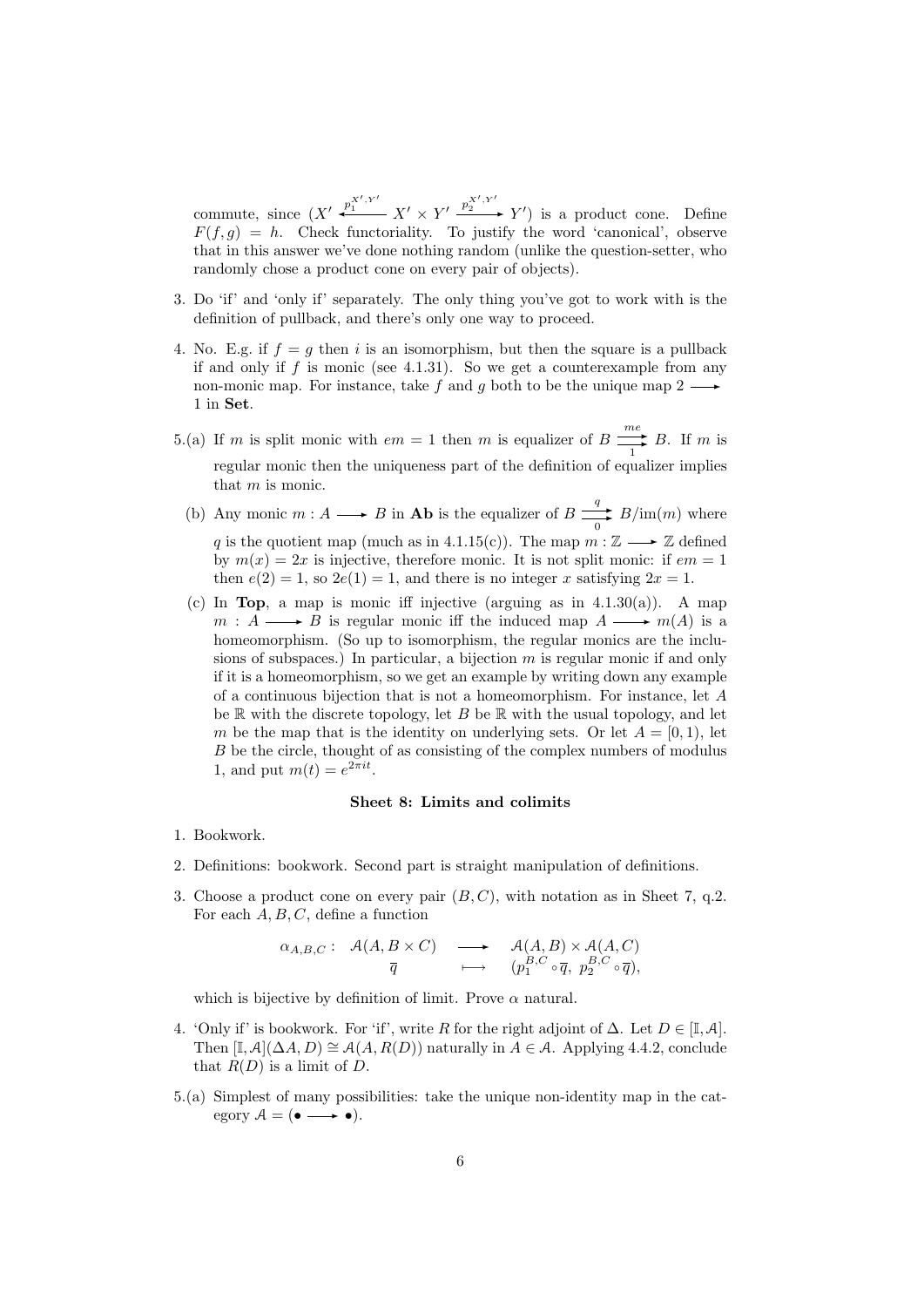- (b) Follows from observation that  $X \stackrel{p}{\longrightarrow}$  $\frac{p}{p}$   $Y \xrightarrow{q} Z$  is a coequalizer if and only if  $q$  is an isomorphism.
- (c) Axiom of Choice (page 40) says exactly that epic  $\Rightarrow$  split epic in Set. Then use dual of Sheet 7, q.5.

### Sheet 9: Limits and colimits of presheaves

- 1.(a) The meaning of 'computed pointwise' is the statement of Theorem 5.1.5 (with  $A$  changed to  $A^{op}$  and  $S$  to  $Set$ ).
	- (b) Applying Lemma 4.1.31, a map  $\alpha$  in  $[A^{\rm op}, \textbf{Set}]$  is monic iff a certain square involving  $\alpha$  is a pullback, iff for each  $A \in \mathbb{A}$  the analogous square involving  $\alpha_A$  is a pullback (since pullbacks are computed pointwise), iff for each  $A \in \mathbb{A}$ the map  $\alpha_A$  is monic. The monics in **Set** are the injections, so  $\alpha$  is monic iff each  $\alpha_A$  is injective. Similarly, the epics are the pointwise surjections.

Without using (a), can still figure out what the monics are: do a direct proof by considering maps out of representables. But I know of no way of proving the result on epics without (a).

- 2. Bookwork.
- 3. Something stronger is true: every representable  $H_C$  is **connected**, meaning that whenever  $H_C \cong X + Y$  for presheaves X and Y, then  $X \cong 0$  or  $Y \cong 0$ . (Here  $0 = \Delta \emptyset$  is the initial presheaf.) This implies the result in the question because  $H_A \not\cong 0$  (since we have  $1_A \in H_A(A)$ ) and similarly  $H_B \not\cong 0$ .

(Actually, connectedness also includes the condition of not being isomorphic to 0. This is very like the condition that 1 is not a prime number.)

To prove that  $H_C$  is connected, suppose  $H_C = X + Y$ . Then have universal element  $u \in (X+Y)(C) \cong X(C)+Y(C)$ . Viewing  $X(C)$  and  $Y(C)$  as subsets of  $(X+Y)(C)$ , either  $u \in X(C)$  or  $u \in Y(C)$ . If  $u \in X(C)$  then  $((X+Y)(f))(u) \in$  $X(D)$  for all maps  $D \longrightarrow C$ , which implies (by definition of universality) that  $Y(D) = \emptyset$  for all D; hence  $Y \cong 0$ . Similarly, if  $u \in Y(C)$  then  $X \cong 0$ .

- 4. Follows immediately from 3.3.2 and definition of  $\mathbb{E}(X)$ .
- 5.(a) If you're having trouble with 'only if', make sure you understand the definition of **Monic**(A); perhaps 2.3.3(a) will help. For 'if', write I for the common image of m and  $m'$ ; then since monic = injective in **Set**, there is a bijection  $j: X \longrightarrow I$  defined by  $j(x) = m(x)$ , and similarly  $j' : X' \longrightarrow I$ ; show  $(j')^{-1} \circ j$  is an isomorphism from m to m'.
	- (b) Subgroups, subrings, vector subspaces. In Top, a subobject is a subset equipped with a topology containing the subspace topology. (If you'd prefer the answer to be 'subspaces', take regular subobjects instead: equivalence classes of regular monics. See Sheet 7, q.5(c).)

### Sheet 10: Interaction of (co)limits with adjunctions

1.(a) Bookwork.